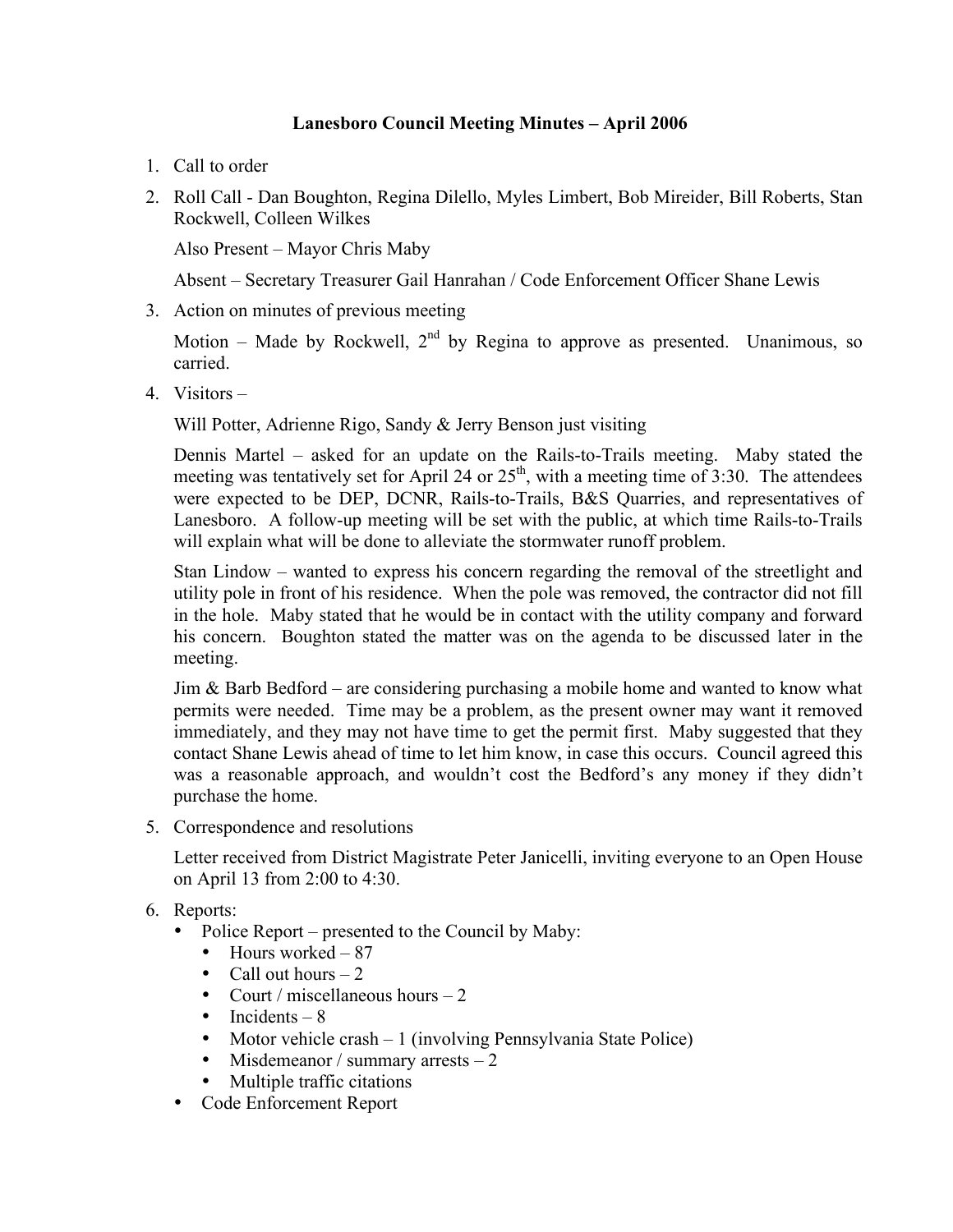- Entire report not available, due to Shane and Gail being absent. Maby noted there were two investigations in which he knew of. The first involved manure being dumped over the stream bank near the Starrucca Viaduct, and the other involved ashes spilling onto Grand Street. The Grand Street issue has been resolved, and the Starrucca Creek issue will be wrapped up in the next week or so.
- Mayor Report

Codebooks have been distributed. A copy of *Borough Law* and *How to Run A Council* are available for review at the boro building.

There is ongoing dialogue and correspondence regarding expansion of B&S Quarries. The quarry's geologist, along with DEP, is developing an application for a large mine permit. Part of the process involves disseminating information to the municipality and providing a chance for written comments. Maby noted that part of the correspondence returned to DEP requested a public hearing to allow the residents a first hand look at the proposal and provide an opportunity for making comments.

Letter sent to PennDOT asking for an update on Jail Hill project. Furthermore, the letter asked for reimbursement of money (\$20,000) contributed for the project design in 1995 thru a block grant provided by Susquehanna County. No response yet to the letter. Maby has discussed with Representative Major, who is willing to chair a meeting with PennDOT to determine why there have been so many delays on the project.

Maby has been in contact with Sheriff Benedict regarding possible use of inmates for community service work. Sheriff thought this was a good idea and asked for a list of what could be done. The following list, in order of preference was provided: clean stream bank / remove brush and saplings from the far end of "the wall" on Viaduct Street to its intersection with Main Street, sweep and clean curbed areas of town along with all intersections and Jail Hill, and clean small area across the street from RotorCast. Additional work ideas will be forwarded if all goes well.

Met with PennDOT Assistant County Engineer Bill White regarding multiple drainage problems and brush overhangs along state roads. Stream bank across from Germantown Road intersection will be repaired, which should help to minimize the water that accumulates near the Corse property during high water. The trees and brush along SR 171 will be trimmed back and or removed by PennDOT's tree removal contractor later this spring. This will allow the road to dry out quicker and provide for improved sight distance along SR 171 west of Jail Hill.

Maby has started organizing the ordinance and resolutions. They were located in seven different books with some duplications and have been narrowed down to one copy of each comprised in four different books. The next step is to chronologically order them. After that, he would like the council to start reviewing to determine if ordinances are still valid (some date to the early 1900's), need to revised, or removed completely. Council thought this was a good idea. Maby hopes to have in order by the next council meeting.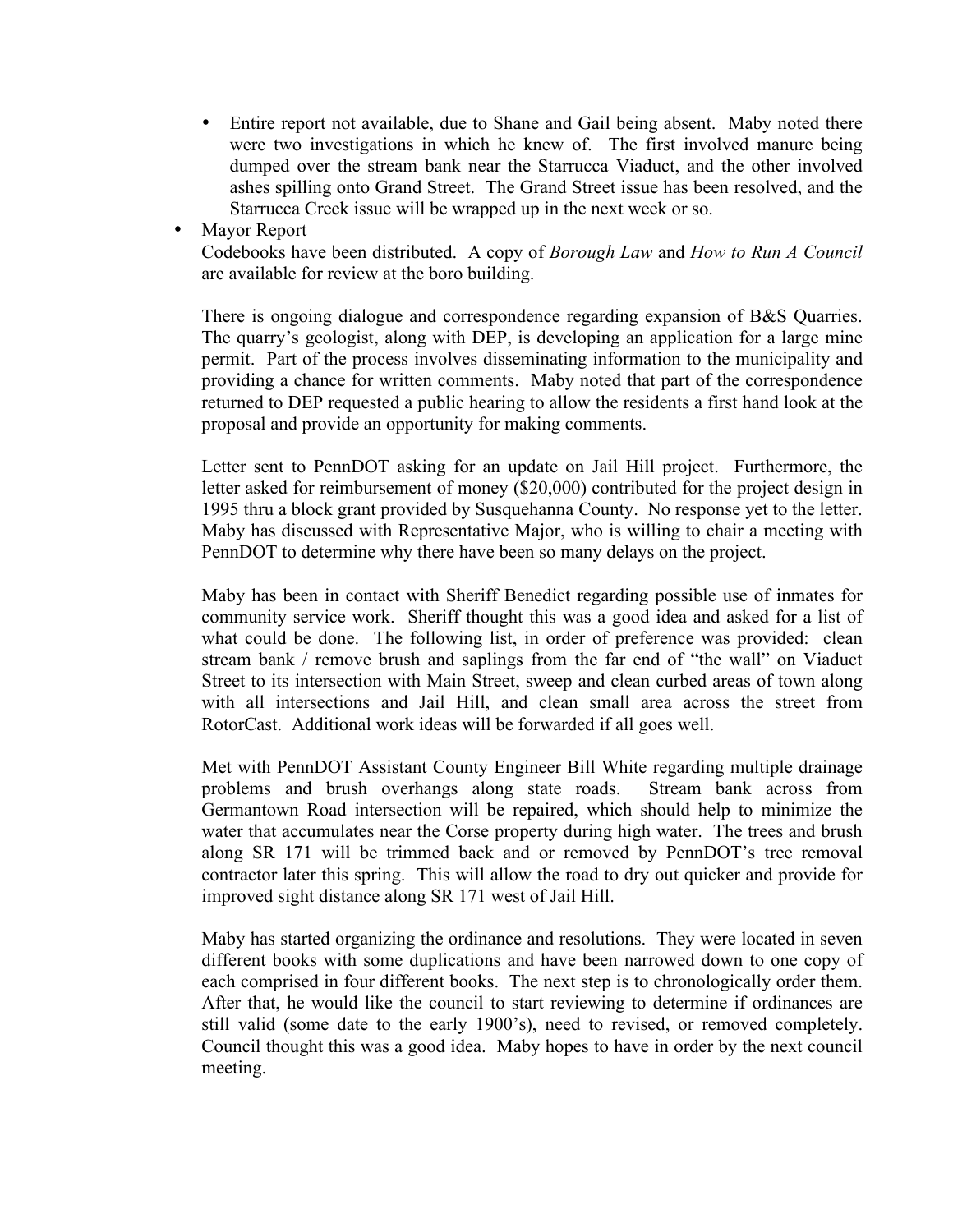Met with contractor that was invited to submit a bid to an individual regarding Depot Street. Contractor asked for pavement design for roadway, which Maby suggested but stated he needed approval from Council on. If improvements are made, Lanesboro will be required to potentially repair guard rail and have bridge weight limit verified. Council agreed this approach was fair to potential developer and the taxpayers. Maby stated he would let contractor know of council decision. Roberts, Rockwell and Wilkes had specific questions about development. Maby suggested that council hold questions until the purchase agreement is finalized, as it is only speculation right now. If a purchase agreement were finalized, a legal written agreement between Lanesboro and the developer would be needed anyway. Council agreed.

- Budget reviewed. Council suggested getting together ahead of next month's meeting to discuss Community Center budget and possible changes. Meeting will occur at 6:15 the night of the council meeting.
- Center Report
	- Recycling \$74

Rentals - \$250 for 5 residents. Additional security deposits are being held until the actual rental date to eliminate bookkeeping confusion.

- 7. Unfinished Business:
	- Maby & Boughton suggested some Jail Hill light changes: Change the three lights on Jail Hill to 200 watt - increase in cost per year will be \$117 total. This will still keep lights on every other pole throughout the majority of town, while brightening an area that is dark. Boughton also suggested that a tree on the Benson property could be trimmed (by the owners), as it is currently blocking some light from the eastern light. Maby suggested that they might be able to get it trimmed back by the PennDOT contractor this summer, and provided them a number to call for additional information. Motion by Rockwell,  $2^{nd}$  by Wilkes to authorize changing of wattage. Unanimous, so carried.
	- Maby spoke about sidewalk repairs at boro building, being forced by the Post Office (in Harrisburg, not local). The sidewalk needs to be fixed to eliminate a "tripping hazard". Maby suggested that the best approach would be to remove all of the existing asphalt, and reconstruct the entire area from the Post Office door to the fire hydrant in front of the Lesser property. This would eliminate the tripping hazard and provide a way for stormwater to sheet across the sidewalk without issue. Noted that at least three written estimates are needed for the work. Rockwell volunteered to coordinate and will provide an update prior to the next meeting. Added as agenda item for May meeting.
	- Maby discussed the Tree grant Due the first of May and need approval to pursue, as it may involve some cash. He noted that Senator Sherwood's office sent letter strongly urging grant application. The trees can be planted anywhere – along streets (a resident noted Viaduct St would look good with trees), at the school campus, in Community Park, etc. Trees planted at private residences would require some contribution from the property owner. It could be financial, or helping plant, etc. Also, Maby has spoken with Superintendent Stone to gauge school interest in participation, including an educational component. Superintendent Stone stated they were very interested in participating, and would discuss further at an upcoming work session. Maby suggested